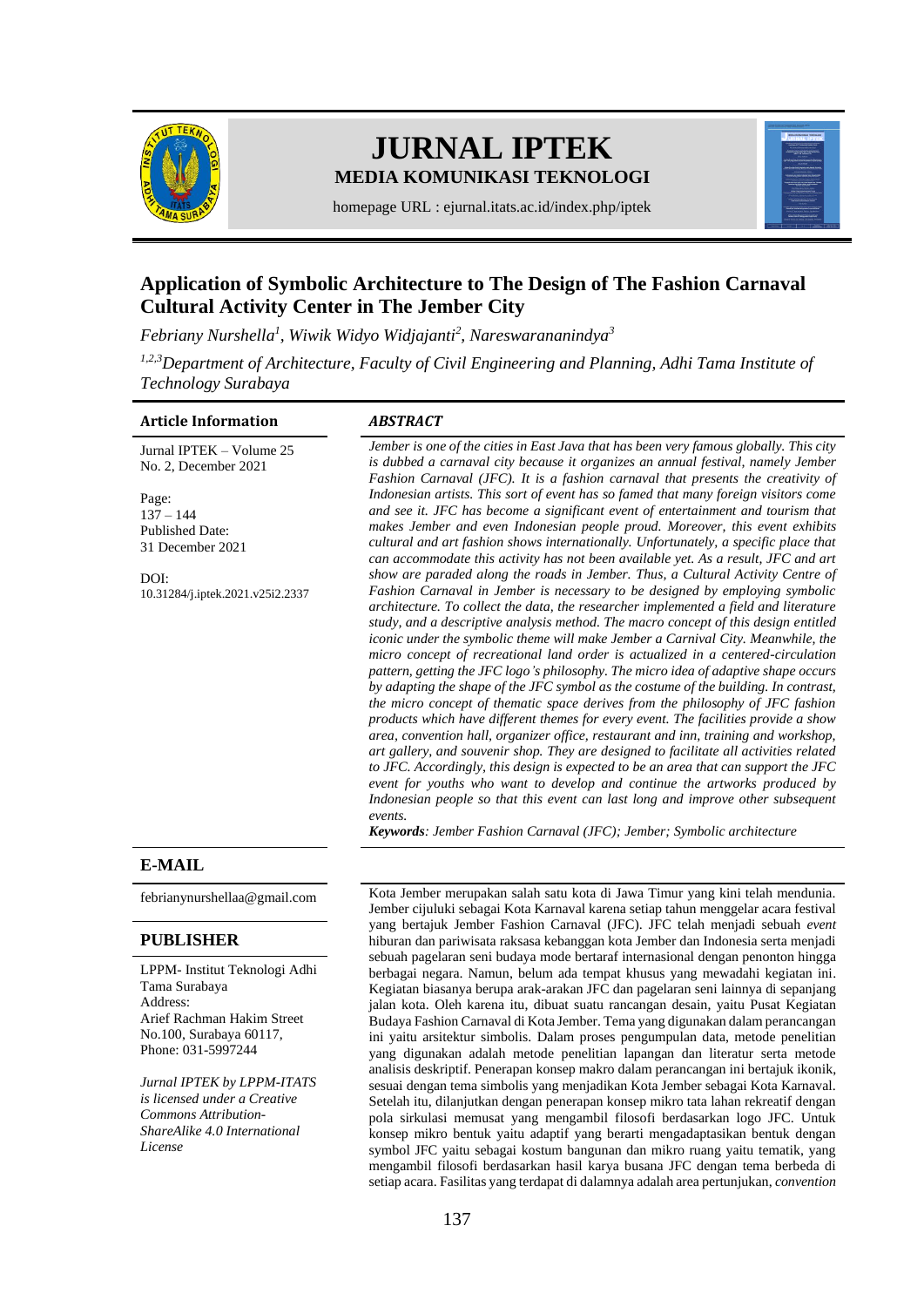*hall*, kantor pengelola, resto dan penginapan, pelatihan dan workshop, juga galeri seni dan toko souvenir. Fasilitas tersebut dirancang untuk mewadahi segala aktivitas yang berhubungan dengan JFC. Rancangan kawasan ini diharapkan akan menjadi suatu kawasan yang mewadahi acara JFC bagi putra-putri yang ingin memajukan dan meneruskan karya anak bangsa agar acara ini tidak pernah mati dan dapat terus mengembangkan rentetan acara lainnya.

**Kata kunci** : Arsitektur simbolis; Jember; *Jember Fashion Carnaval* (JFC)

#### **INTRODUCTION**

The existence of a carnival can always be a magnet for tourists. Celebration of selfexpression can be a form of cultural identity in a place where the festival is held and a forum for the community to participate in creativity. The variety of cultures in Indonesia can be a unique attraction in a carnival because Indonesia has a variety of traditional dress modes that are very cultural, and each has its unique characteristics.

The city of Jember is one of the cities in East Java that has now become global—dubbed the City of Carnival because every year, Jember holds a festival entitled Jember Fashion Carnaval (JFC). A fashion carnival that showcases the creativity of Indonesian artists, which is now worldwide and even has many spectators who come from various countries. What makes this JFC carnival global is the fashion theme that is firmly referenced from the archipelago and combined with trending things.

Jember Fashion Carnaval has become a giant entertainment and tourism event, the pride of the city of Jember and Indonesia, and has become an international fashion art and culture show. With the rise of JFC celebrations, Dynan Fariz's hope with the Jember City government is to be able to establish an area that accommodates JFC events, starting from the place for its fashion culture performances, art galleries, as well as educational places about JFC for sons and daughters who want to continue to advance the work of the nation's children. So that this event never dies and can continue to develop a series of other events. So that the JFC celebration can continue to make Indonesia proud, because its existence is not only a mere social entertainment, JFC can be a tourist and educational destination for Indonesia and the city of Jember itself.

#### **LITERATURE REVIEW**

#### **Symbolism Architecture**

Symbolism is one of the discussions of semiotics in architectural science, which means the science of signs which comes from the Greek word "semeion / sign / symbol" which means any system that allows someone to view a specific identity as a sign or something meaningful [1]. Symbolic architecture can be interpreted as the use of symbols to express ideas architecturally to show the identity of architectural work and, at the same time, have symbolic meanings and values that can be generated through form, structure, and style [2].

#### **Approaches to the Design of Cultural Activity Centers**

In architectural design, not only the beauty of the form, but also the customs and culture of the surrounding community must be considered to create a meaningful building form. The beauty of a building lies in the proportion between the head, body, and legs of the building [3].

#### **Fashion Carnival Cultural Activities**

The cultural results created by fashion in JFC are symbols depicting people living in diverse and different characters and side by side. Fashion symbols contain complementary national insights so that they do not only look at themselves but also other people [4].

#### **METHOD**

In this research, the type of research conducted is descriptive research. In this method, observations will be made on the object of study to get an accurate picture based on the existing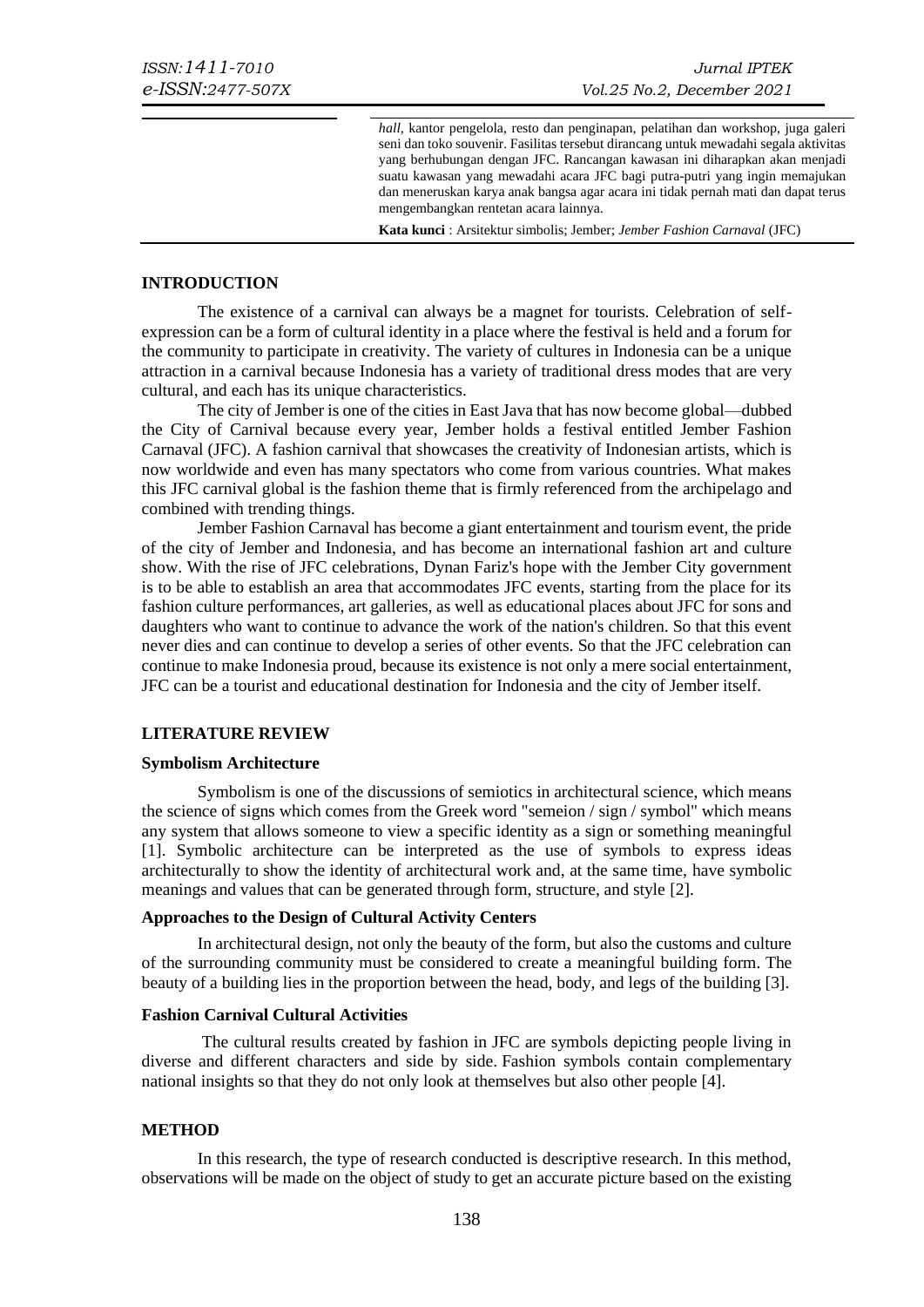facts [5], as a material for consideration and comparison of things that match the theme of symbolic architecture and the center of cultural activities for the fashion carnival in Jember City. Using this research method, it is hoped that it will facilitate its application in designing the object.

# **RESULTS AND DISCUSSION**

#### **Comparative study**

#### *Identification and Reasons for Selection of Case Study Objects 1*

Object name : Taman Budaya Yogyakarta Land area : 1.5 ha Building area : 1.1 ha Location : Jl. Sriwedani No. 1 Peeling, Kec. Gondomanan, Yogyakarta Built since : 1977

The reason for choosing the case study object in Taman Budaya Yogyakarta is that it is an area for performances and arts in Yogyakarta. The shape of the building is a relic of the Dutch era, which has a solid and sturdy building structure. This building has an attractive design aesthetic value, and there are large columns that make the building have a majestic impression. By selecting the object of this field case study, it is hoped that the design in the design will also have advantages in terms of aesthetics and function so that it can be helpful in its use.



Figure 1. Methodology

# *Identification and Reason for Selection of Case Study Object 2*

Object name : Taman Candra Wilwatikta Pandaan Land area : 12.3 ha Location : Sumber Gedang, Kec. Pandaan Pasuruan, East Java Built since : 1963

The reason for choosing the object in Taman Candra Wilwatikta Pandaan is because it is an area for the largest performances and arts in East Java. The form of the building is a neo vernacular building which has a strong and sturdy building structure. This building has an attractive design aesthetic value. By selecting the object of this field case study, it is hoped that the design in the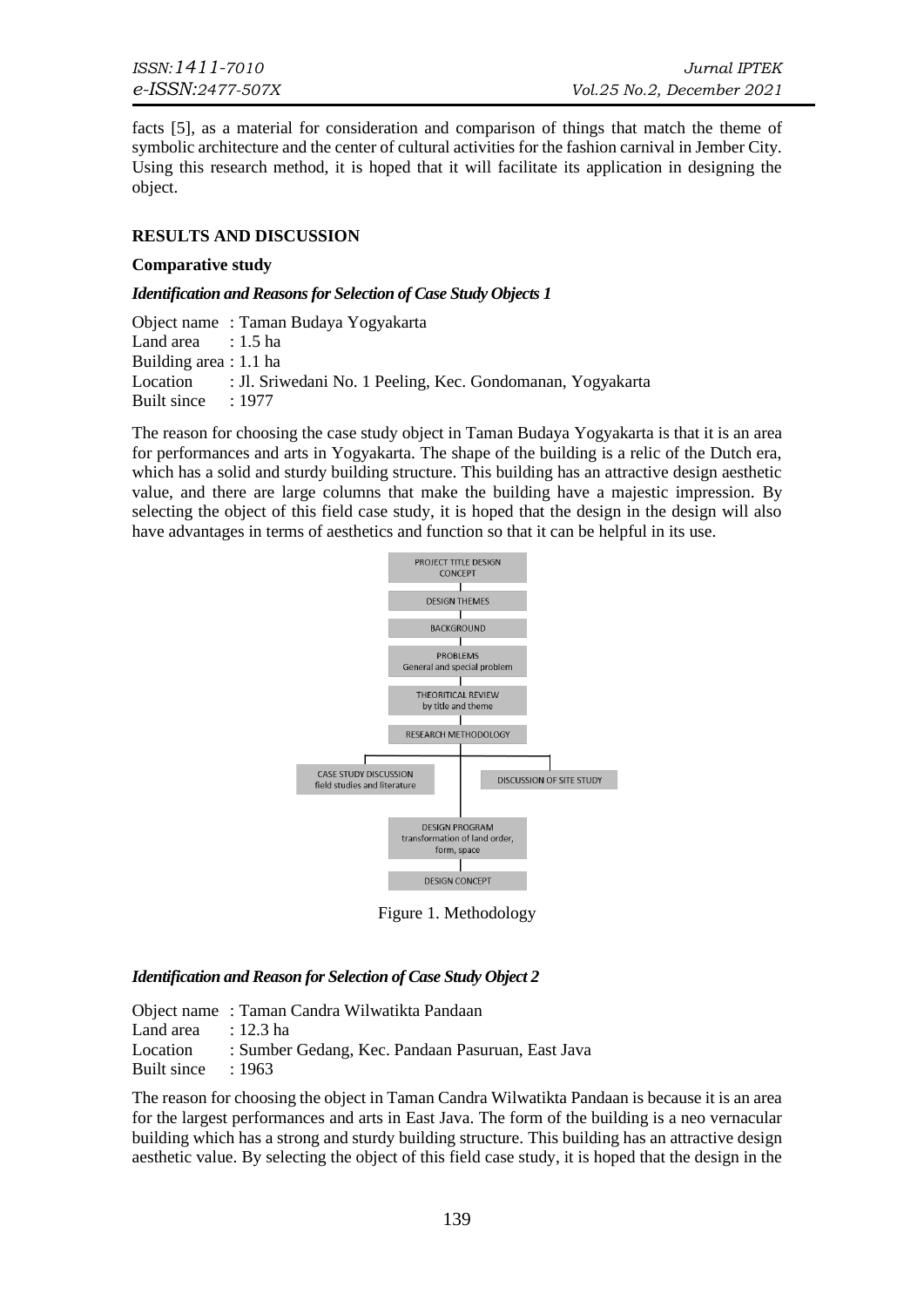design will also have advantages in terms of aesthetics and function so that it can be useful in its use.

# *Identification and Reasons for Selection of Case Study Objects 3*

|                                  | Object name: Arva School of Fashion Surabaya                                |
|----------------------------------|-----------------------------------------------------------------------------|
| Land area $\therefore$ 0.0530 ha |                                                                             |
| Building area : 0.0395 ha        |                                                                             |
|                                  | Location : Ruko Golden Palace, Jl. Major General HR. Muhammad No.7 Surabaya |
| Built since : 1989               |                                                                             |

The reason for choosing the comparative study of literature at Arva School of Fashion Surabaya is that the title of the design chosen is a place for cultural fashion activities. Hence, all things learned in the fashion world are also related to the title of the taken project design. In order to be able to design buildings according to the functions required by the activities from the title taken.

# *Identification and Reason for Selection of Case Study Objects 4*

Object Name : Taman Indonesia Kaya Semarang Land area  $: 1.26$  ha Building area : 0.042 ha Location : Jl. Minister Supeno No. 11 A, Mugassari, Semarang, Central Java Built since : 2017

The reason for choosing the object of comparative study of literature is because Taman Indonesia Kaya Semarang is a park that has an open, unique performance area and also this park is rich in culture. Inside there are many supporting facilities that make Taman Indonesia Kaya attracts many visitors. So it is hoped that the object design can be superior in design as well as other supporting facilities. In order to become an area that attracts many visitors, not only in terms of performances but also other functions.

# **Space Program**

# *Space Organization*



Figure 2. Spatial organization diagram.



Figure 3. Site analysis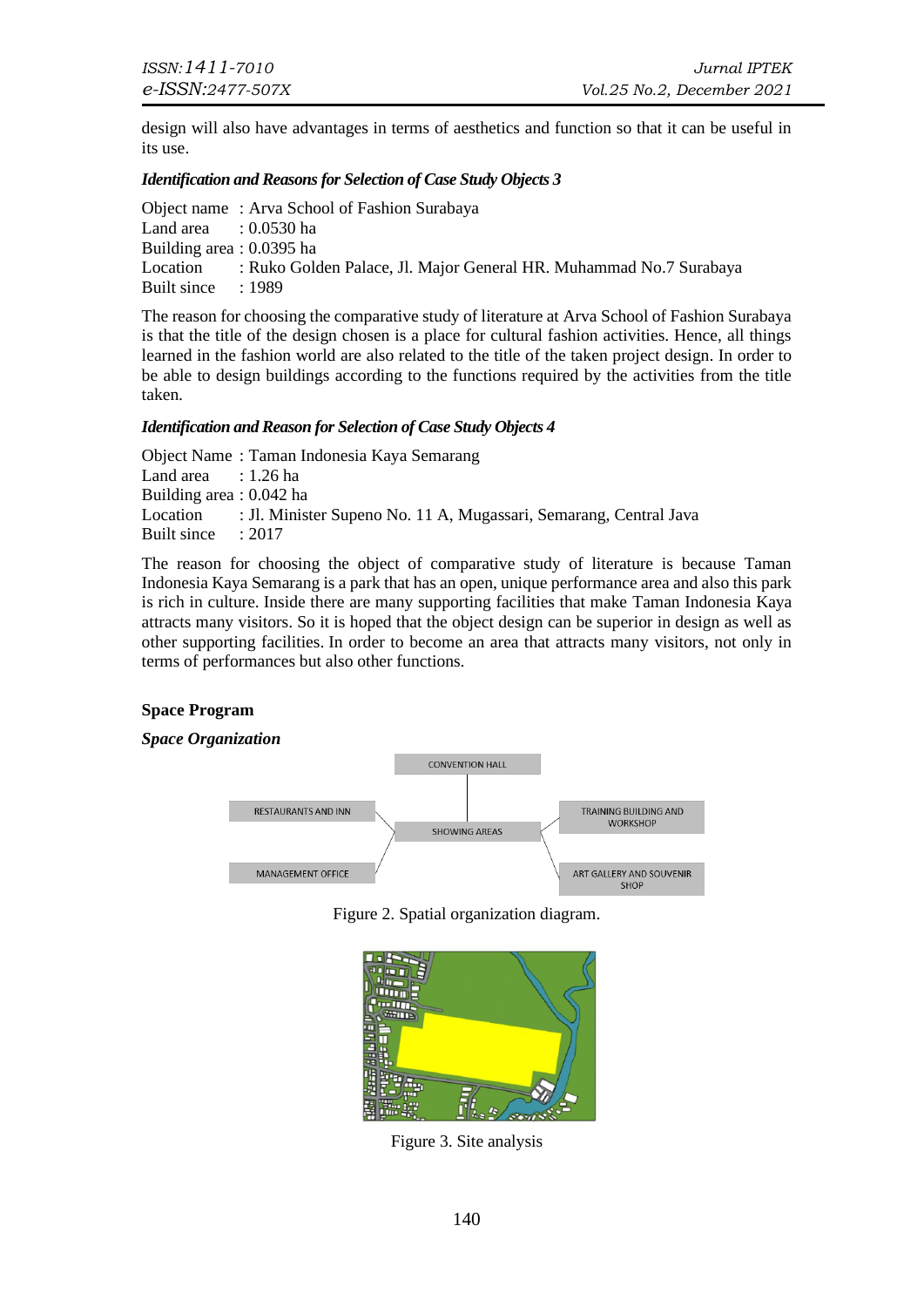# **Site Analysis**

The location of the land to be used is precisely in Tegalrejo, Jember Lor, Kabupaten Jember, East Java with the selected land area is 3.8 ha. The land boundaries are as follows:

North : Empty land South : Vacant land and roads East : Settlement West : River

- Based on the results of the climatological analysis of sunlight, the arrangement of the building must be very carefully considered to maximize the use of sunlight, so as to get natural lighting as a whole.
- Based on the results of the climatological analysis of water flow and rain, it will flow towards the river which is on the east side of the land. It will pay attention to the slope of the land to the east so that if it rains, water does not stagnate in the area.
- Based on the results of the wind and vegetation climatological analysis, trees around the site are needed to deflect airflow, so that air coming from the southeast can enter and spread throughout the site area.
- Based on the results of the climatological analysis of view to site and view from site, it is necessary to position the building that will display the beauty for visitors, also the view from inside the building towards the outside must pay attention to the view properly in order to provide comfort for visitors.

The application of green open space in an area is also very important. Besides its function as a protection area, it is also a means to create cleanliness, health, harmony, and environmental beauty [6]. So it is important to pay attention to aspects of the results of the climatological analysis.

# **Design Concept**

The micro concept of land use in the design and planning of the Fashion Carnaval Cultural Activity Center in the City of Jember is Iconic. Because with the JFC celebration, the image of the City of Jember has become global. So the city was given the nickname as the *City of Carnaval*. Then a design will be made that can reflect the symbolic City of Jember with its Carnival City, which is also identical to the form of JFC's iconic works.

The micro concept of land use in the design and planning of the Center for Fashion Carnaval Cultural Activities in the City of Jember is recreational. Based on the creativity that gave birth to the beginning of the formation of JFC. So that the land use that will be applied is a metaphor for the transformed JFC logo symbol. Then use a centralized circulation pattern. Taking the philosophy of the JFC celebration then it can raise all aspects in the City of Jember and focus on the JFC event. Starting from the cultural aspect, with the celebration of the JFC event which has become the culture of the people of the City of Jember.

Then the economic aspects of the people of Jember City are increasing, as well as the tourism aspect which makes many local and foreign visitors come to Jember City to witness the JFC celebration.

Micro Concept The shape in this design is adaptive. The existing building consists of several supporting buildings, and there is a main building, the shape of the building will be made adaptive by adapting the costumes as the facade of the building.

The concept of micro space in this design is thematic. Based on the philosophy of JFC's fashion creations, which have a different theme every year, the theme is based on a blend of Indonesian culture combined with trending things.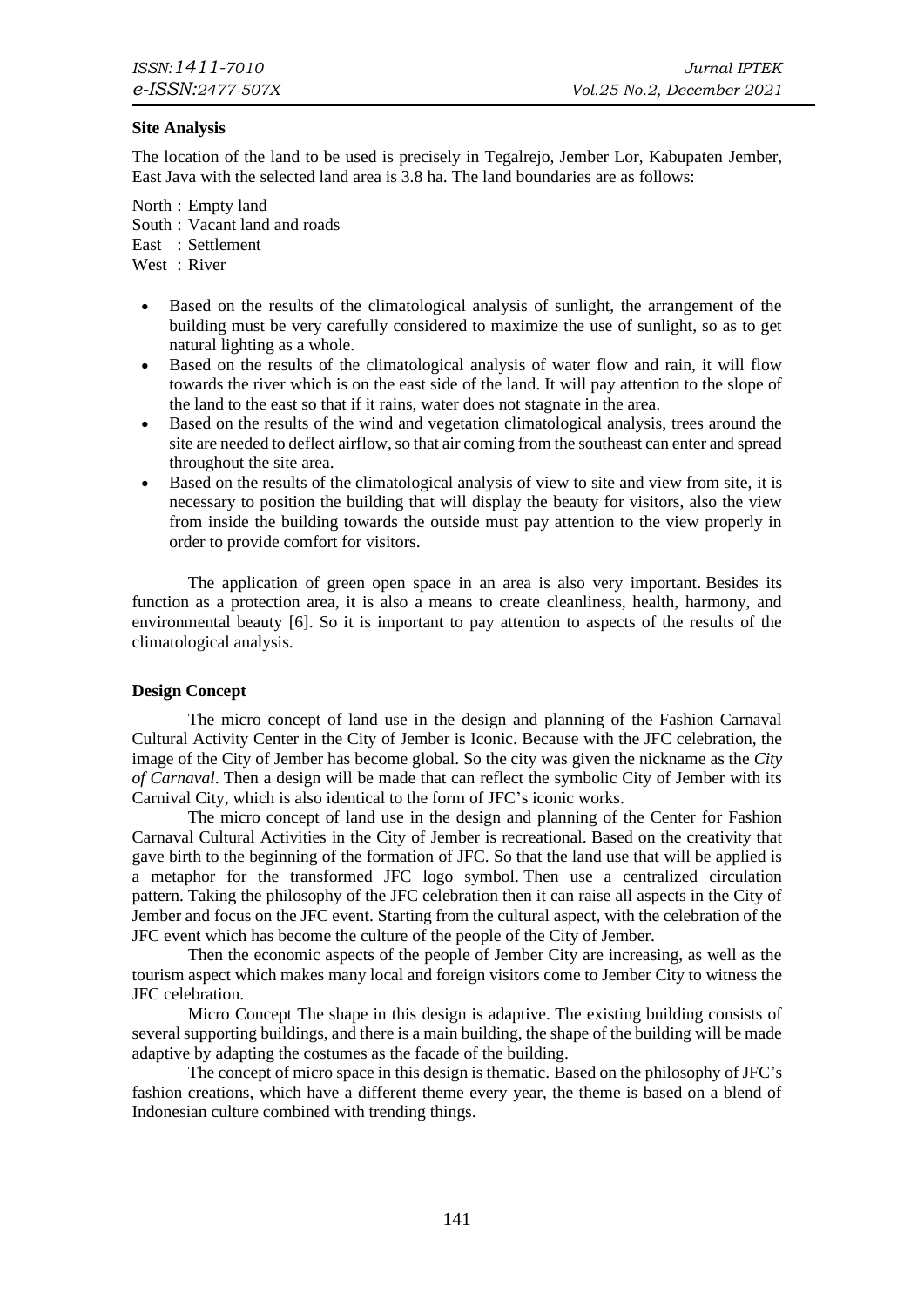

Figure 4. Design concept diagram



Figure 5. Land use

# **Design Results**

# *Land Management*

The concept applied in the following land plan is Recreation which has the philosophy of the JFC logo and uses a centralized circulation pattern, aiming to facilitate the circulation of visitors in their activities with the performance arena which is the center of the area.

#### *Shape*

The concept of shape design applied in this project is adaptive which means adjustment. The shape of the building adapts to the design title, namely costumes. So that the facade of the building will be made into a costume for the building.



Figure 6. The Shape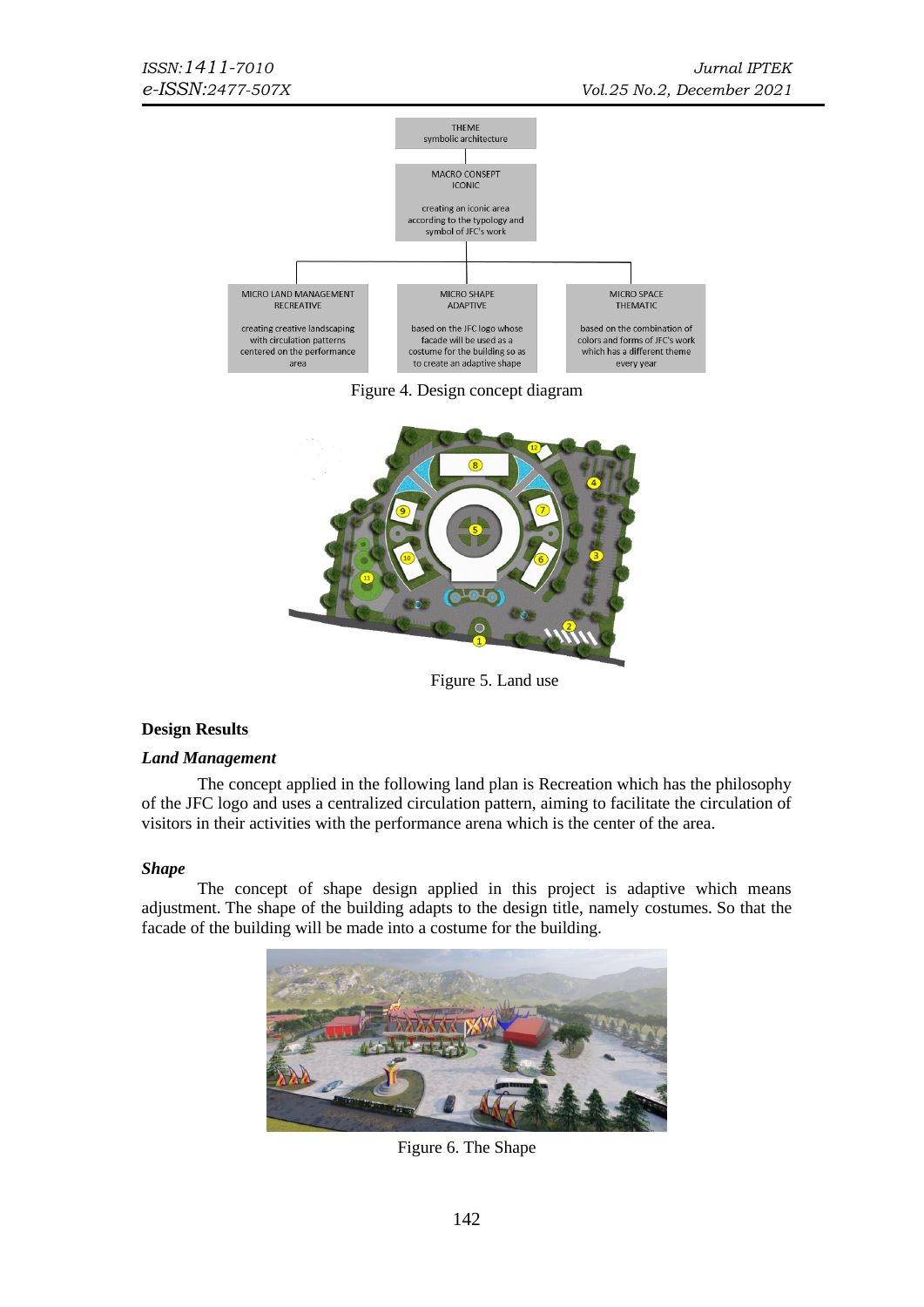

Souvenir Shop Restaurant Interior

Figure 7. The Rooms

The application of the curved facade like a wing is an adoption of the symbol of the JFC logo. Which is applied as a costume/secondskin for buildings using GRC board material because it has a high degree of flexibility and is easy to apply as a secondskin façade.

# *Room*

The concept of space design applied in this project is thematic, that is, it adopts several costume themes that exist in JFC. Starting from the coloring to the arrangement of the space.

# **CONCLUSION**

The design of the Fashion Carnaval Cultural Activity Center in the City of Jember is a forum that will be built to accommodate the JFC celebration activities which have become very global, along with a range of other activities in the City of Jember. The goal is to maintain the preservation of JFC culture and other arts activities in the City of Jember, as well as to improve the economic and tourism aspects in the City of Jember. So that this place is not only intended for JFC activities, but can also be used for other activities in the City of Jember.

So with the design of this area, it is also expected to be able to increase the awareness of the younger generation to participate in maintaining and preserving Indonesian culture, especially in the city of Jember. The city which has the nickname as the City of Carnaval. So that the name of the city of Jember remains fragrant and continues to grow as this Carnaval City.

# **REFERENCES**

- [1] D. By, "PAPUA ARTS BUILDING AS A CENTER FOR ART AND CULTURE," p. 11.
- [2] E.A. Arung and E. Poedjioetami, "BALIKPAPAN SYMBOLIC APPROACH TO THE DESIGN OF SEAFOOD TOURISM CENTER IN BALIKPAPAN," p. 5, 2020.
- [3] E. Kristiani, W. W. Widjajanti, and F. H. Hendra, "Shape ande space: Banyuwangi opera house with a coastal environmental approach," *J. Phys. conf. Ser.* , vol. 1833, no. 1, p. 012021, Mar. 2021, doi: 10.1088/1742-6596/1833/1/012021.
- [4] A. Tampubolon and C. Darmawan, "National Cultural Fashion in the Context of National Insight: A Case Study at the Jember Fashion Carnaval," *J. Urban Soc. Arts* , vol. 3, no. 1, pp. 19–26, Apr. 2016, doi:10.24821/jousa.v3i1.1473.
- [5] AFF Rizal, WW Widjajanti, and RP Salisnanda, "Application of Environmentally Friendly Architecture in the Design of an Embroidery Center in Pasuruan Regency, East Java," p. 8.